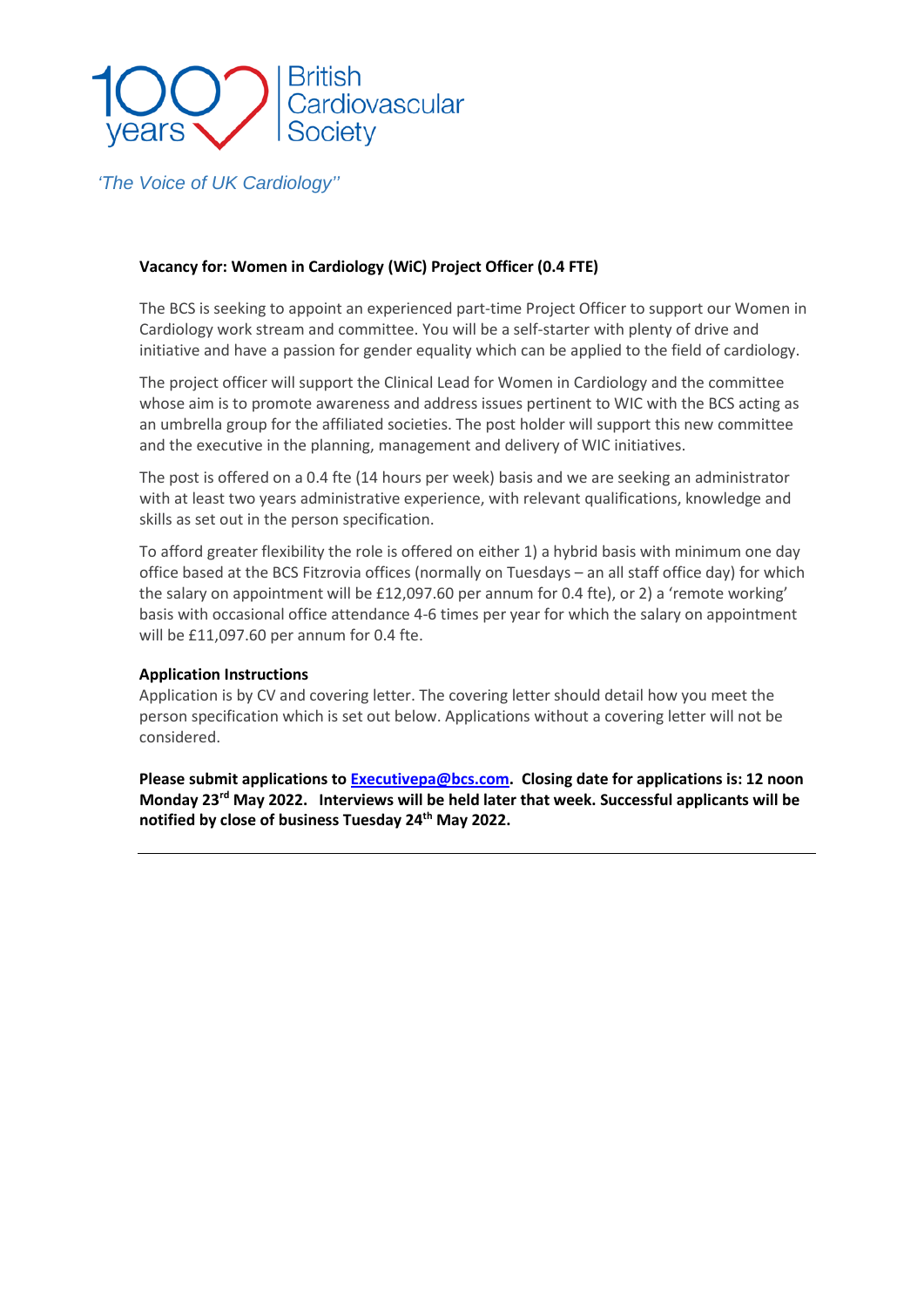## **British Cardiovascular Society Job Description and Person Specification**

**Title of post:** Women in Cardiology (WIC) Project Officer (0.4 FTE)

**Location of post:** Hybrid or Remote

**Reports to:** Women's Officer and CEO

**Type of contract:** Permanent

**Salary:** 

Band G of the BCS Salary Bands

Dependent on work arrangement requested:

1. Hybrid / office based appointment (1 or 2 days office based per week as preferred at the BCS in Fitzrovia, London) (£30,244-£34,025k full time). Appointment will be at the starting point of the band (i.e. £12,097.60 per annum for 0.4 fte).

OR

2. \*Remote working (£27,744- £31,525 full time). Appointment will be at the starting point of the band (i.e. £11,097.60 per annum for 0.4 fte). \*With occasional attendance at the BCS offices in London 4-6 times per year to be determined for which travel expenses will be covered in line with the BCS expenses policy.

#### **Aims of the post**

To work with the WIC executive committee to plan, manage and deliver initiativesthat will promote and facilitate cardiology to be a gender-inclusive, accessible, family-friendly and attainable specialism.

#### **About the Society**

The British Cardiovascular Society (BCS) is a membership organisation with charitable status. The BCS plays a pivotal role in the setting of standards, and through a variety of activities influences the quality of cardiology practice in hospitals throughout the UK.

Within the UK, women are under-represented within the field of cardiology, making up 28% of higher specialty trainees and 13% of consultants. The reasons for this are multi-factorial and include concerns about work-life balance, sexism and a lack of role-models.

#### **Key Responsibilities**

- Schedule and run internal WIC executive committee meetings
- Co-ordinate all BCS WIC projects
	- o Dissemination of mentorship resources for trainees and consultants
	- o Create an informal support network through social media i.e. WIC chats, webinars
	- o Facilitate training courses on leadership skills
	- o Work towards a yearly WIC conference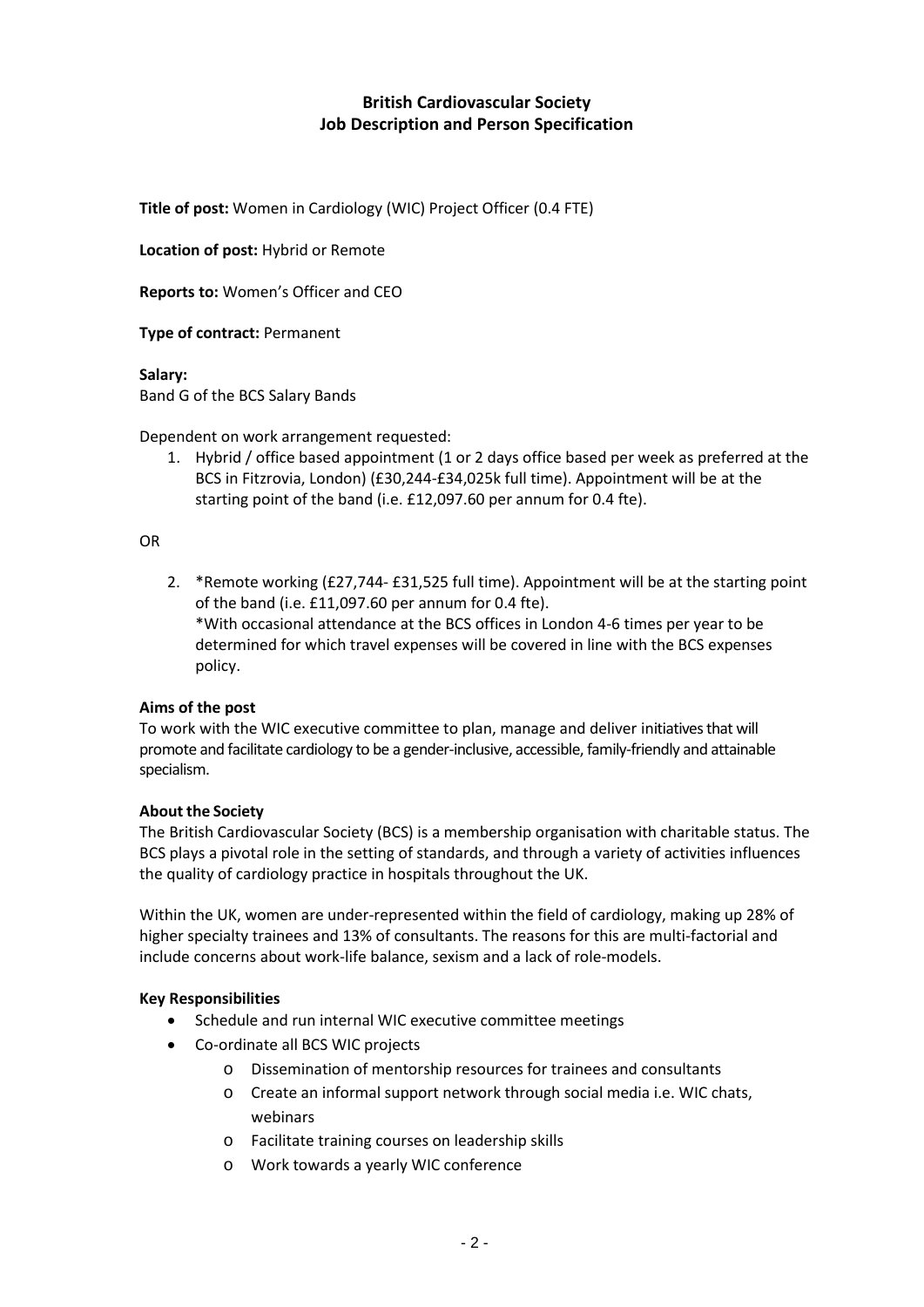- o Establish "taster days" to encourage medical students/undergraduates to consider a career in Cardiology
- Run a professional network for WIC across the UK ensuring both equal regional representation and a cohesive national network.
	- o Co-ordinate meetings and elections for the national executive
	- o Aid the setting up and support of local network groups (broadly aligned to Deaneries), co-ordinate meetings and distribute ideas for discussion/improvement
	- o Disseminate important information regionally re: updates, national guidance and initiatives
- Identify new opportunities for engagement with BCS members, junior doctors & medical students.
- Liaise with existing undergraduate and early trainee organisations to facilitate support of WIC.
- Oversee social media campaigns with regular updates on BCS WIC Twitter feed and website.
- Build upon the existing BCS WIC website to provide a comprehensive resource for WIC and those considering a cardiology career.
- Work with the WIC Officer to secure further funding to ensure sustainability of the initiatives.

# **Other Responsibilities**

- Any other duties as may be reasonably expected and which are commensurate with the level of the post.
- Adhere and comply with the provisions of the BCS's Health & Safety Policy.
- Undertake all duties and responsibilities in compliance with the rules and regulations encompassing equal opportunities.

## **Person Specification**

The WIC Project Officer should have at least two years administrative / project experience and also possess the following essential qualifications, knowledge and skills.

|                                       | <b>Essential</b>                                                                             | <b>Desirable</b>                               |
|---------------------------------------|----------------------------------------------------------------------------------------------|------------------------------------------------|
| <b>Qualifications &amp; education</b> | Educated to an A-level standard or<br>equivalent                                             | University degree                              |
|                                       | 5 GCSE or equivalent, including maths<br>and English                                         |                                                |
| Knowledge & experience                | Comprehensive administrative<br>experience                                                   | Experience &<br>knowledge of<br>website design |
|                                       | Good working knowledge of Microsoft<br>Office                                                | <b>Experience of</b><br>project                |
|                                       | Experience & knowledge of social media                                                       | management &<br>marketing                      |
| <b>Skills &amp; abilities</b>         | A passion for gender equality within<br>cardiology<br>Highly effective communication skills; |                                                |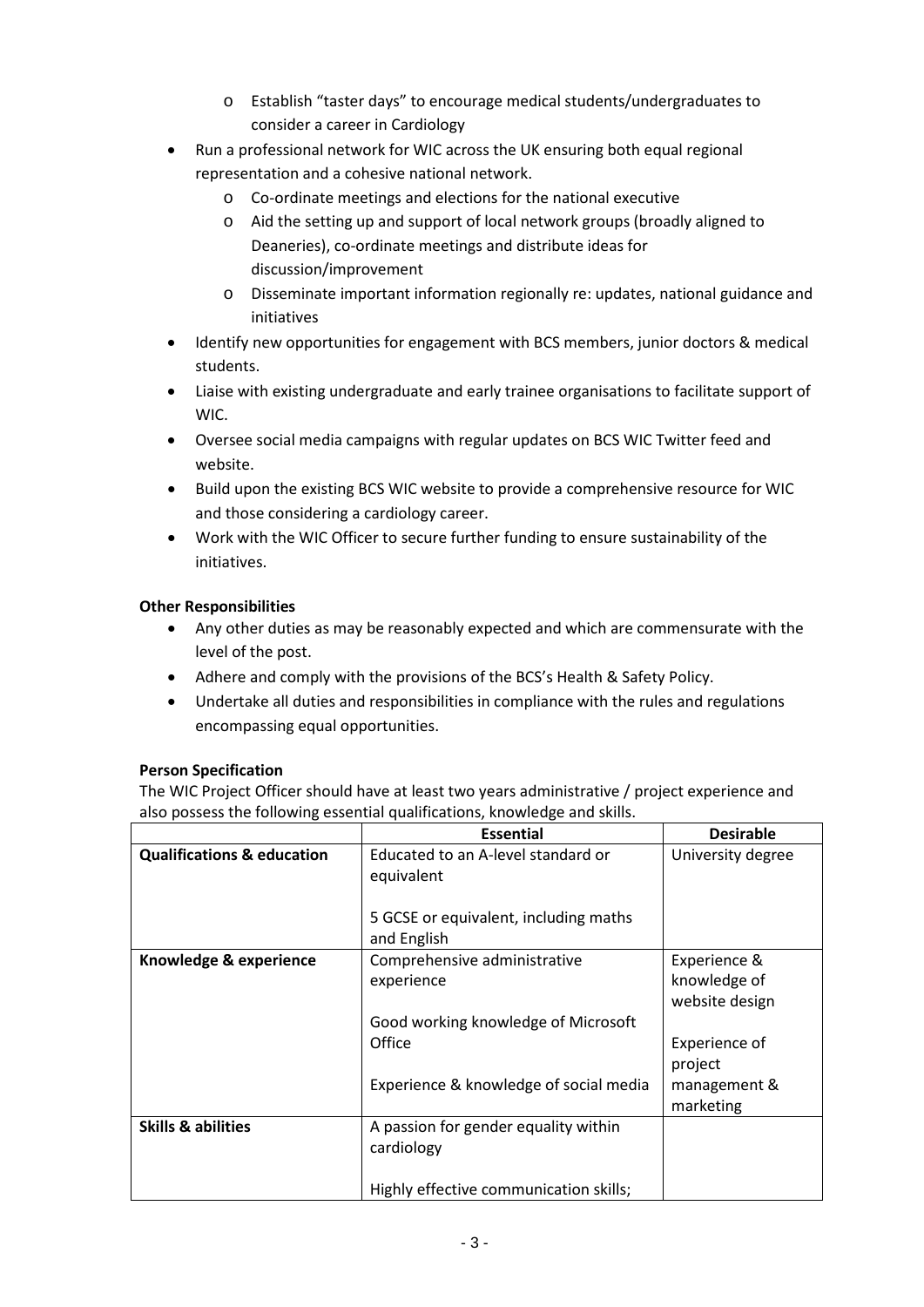| both verbal & written                                               |  |
|---------------------------------------------------------------------|--|
| Able to use and engage with social<br>media                         |  |
| Able to work on own initiative and be<br>self-motivated             |  |
| Able to work both independently as well<br>as in a team             |  |
| Excellent organisational & time<br>management skills                |  |
| Reliable & works to high standards                                  |  |
| Ability to prioritise workload                                      |  |
| Adaptable to change                                                 |  |
| Able to work flexibly with some<br>infrequent 'out of office' hours |  |
|                                                                     |  |

04 May 2022